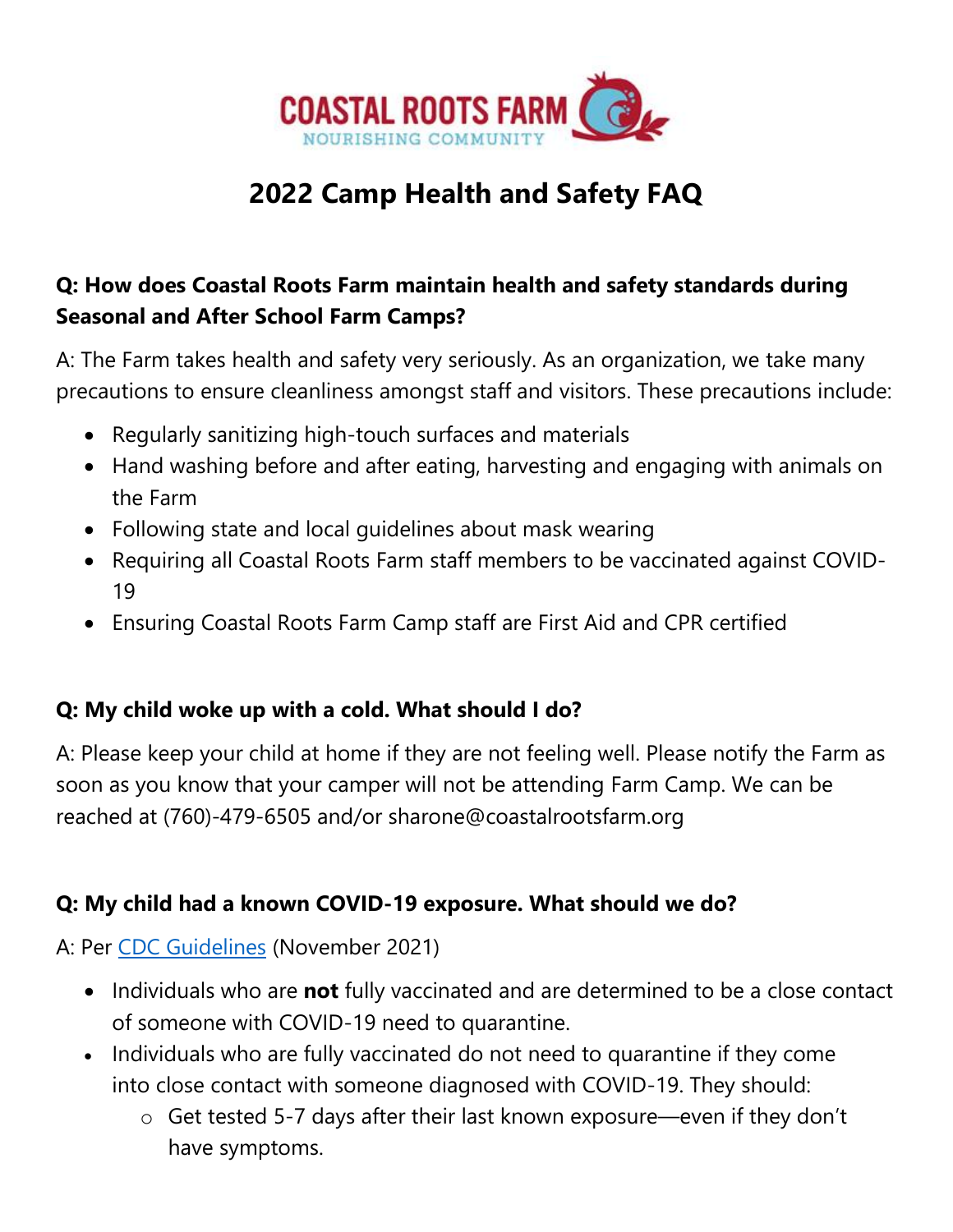- o Wear a mask indoors in public for 14 days following their last exposure or until their test result is negative.
- o Monitor for symptoms of COVID-19 for 14 days and get tested and isolate immediately if they develop symptoms of COVID-19.

*In the case of potential COVID-19 exposure or symptom-related illness of staff, campers, or family member, all camp families will be notified via email and names will be kept confidential.* 

### **Q: What happens at Farm Camp when it rains?**

A: At the Farm, there is no such thing as bad weather, only bad clothing! We believe playing outside in all weather is an important part of child development. Campers are asked to wear:

- Close-toed shoes
- A hat for sun and weather protection
- Appropriate outerwear (ex: raincoat, warm jacket, etc)
- Long pants (recommended year-round)

Although we are advocates for outdoor play in all weather, there are a few situations when Farm Camp will be cancelled to ensure safety.

Parents will be notified and Farm Camp may be cancelled when:

- Wind gusts exceed 15 mph
- Thunder and lightning occur
- Other natural disasters including wildfires, earthquakes and more occur

## **Q: Will my child have the opportunity to eat and drink water during Farm Camp?**

A: Campers will be burning a lot of energy at Farm Camp! We ask that campers bring a reusable water bottle every day to ensure sufficient hydration. Campers will have access to unlimited clean drinking water during all of Farm Camp. Because campers will be spending the entire day outdoors on the Farm, they may be hungrier than usual. We provide multiple opportunities throughout the day for campers to eat.

Please send the following: